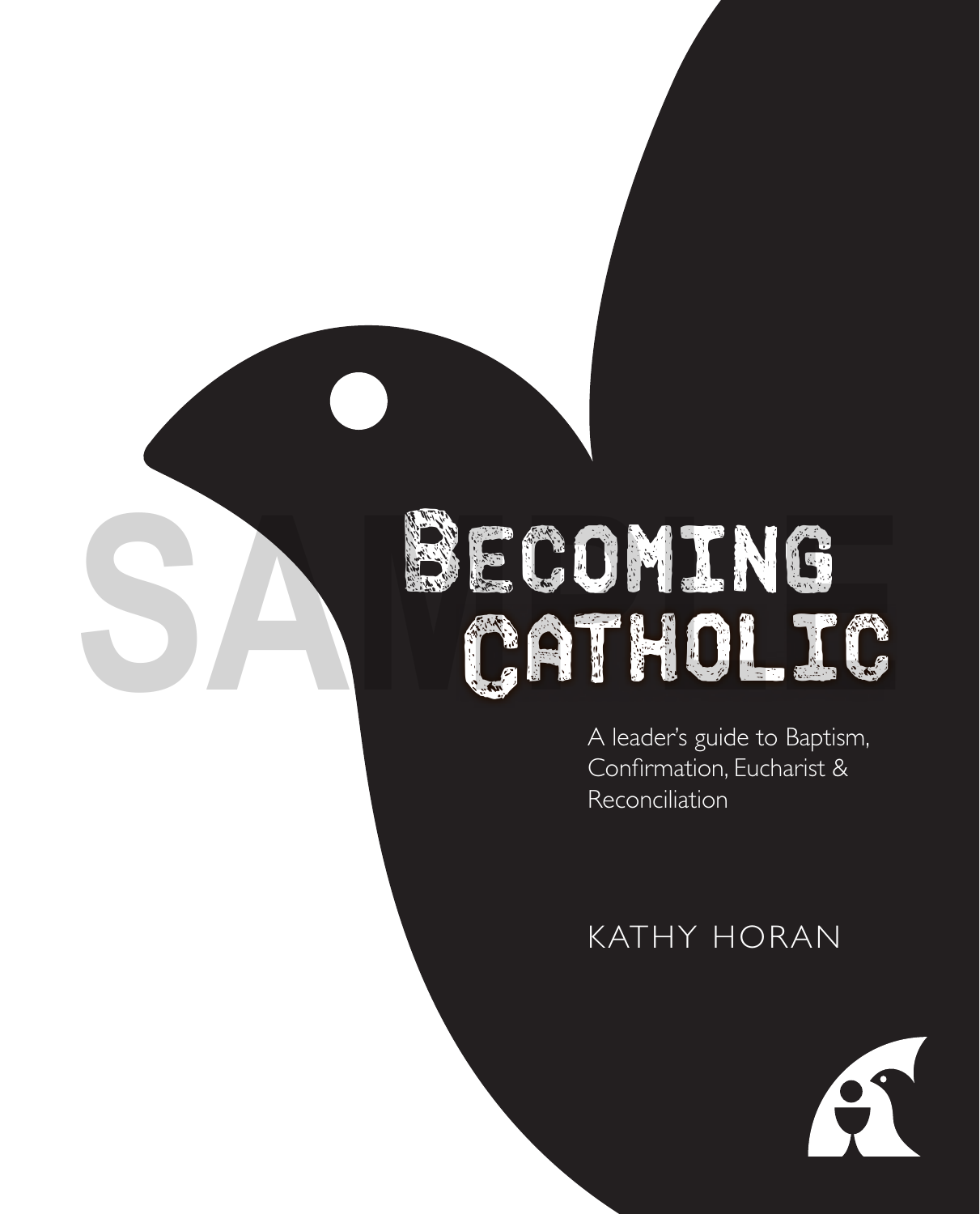

**Kathy Horan** has worked extensively in schools as an educator across the primary years with a particular focus on Religious Education and sacrament preparation.

In addition to this school-based experience, Kathy has held senior leadership roles in Catholic Education S.A., including: Religious Education Coordinator and parish catechist, Religious Education Consultant, working across schools in the Adelaide Archdiocese and the Diocese of Port Pirie, Deputy Principal and Principal.

Kathy holds Masters Degrees in Theology and Educational Leadership, a Graduate Diploma in Religious Education and a Diploma of Pastoral Liturgy. Family-based sacrament preparation

within the parish context and supported by the school is a particular and on-going area of interest for Kathy. She was a member of the working party that developed a pastoral approach for the Archdiocese of a partnership model of sacrament preparation

At present, Kathy holds the position of Assistant Principal, Religious Identity and Mission at St Joseph's School, Hindmarsh, S.A. She is a member of the Flinders Park-Hindmarsh Parish Sacrament Team and is a member of the Adelaide Diocesan Liturgical Commission.



The Nihil Obstat and Imprimatur are official declarations that a book or pamphlet is free of doctrinal or moral error. No implication is contained therein that those who have granted the Nihil Obstat and Imprimatur agree with the contents, opinions or statements expressed. They do not necessarily signify that the work is approved as a basic text for catechetical instruction.

#### 0781925009880

Cataloguing in Publication information for this title is available from the National Library of Australia. www.nla.gov.au The author and publisher gratefully acknowledge the permission granted to reproduce the copyright material in this book. Every effort has been made to trace copyright holders and to obtain their permission for the use of copyright material. The publisher apologises for any errors or omissions in the above list and would be grateful if notified of any corrections that should be incorporated in future reprints or editions of this book.

Garratt Publishing has included on its website a page for special notices in relation to this and our other publications. Please visit www.garrattpublishing.com.au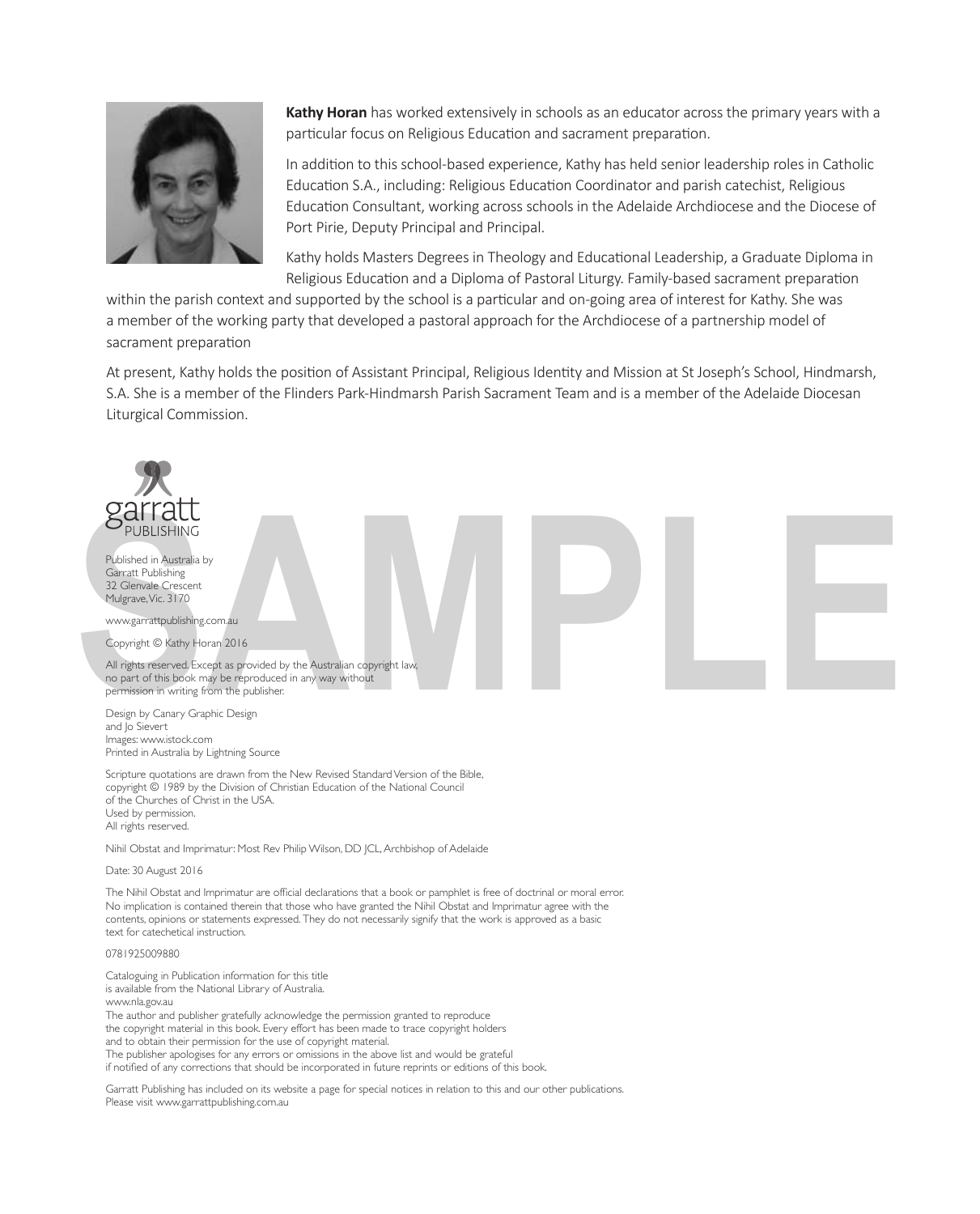# CONTENTS

### **INTRODUCTION** 3

### **Purpose of this Leader Guide** 3

#### Learning Intentions for each theme

- Sharing my experience 4<br>• Exploring my story 4
- Exploring my story
- Presenting the Christian story 4<br>• Making connections 5
- Making connections 5<br>• Making a difference 5
- Making a difference 5<br>• Praver time 5
- Prayer time

### **Suggestions for using Scripture in prayer:** 5

- 
- Lectio Divina 5<br>• Christian meditation 5 • Christian meditation
- Journalling 6

#### Additional Gospel stories: **6**

- Stories of healing 6<br>• Nature miracles 6
- Nature miracles 6<br>• Parables 6
- Parables

### **SACRAMENTS TODAY** 7

#### **Looking Back . . . important messages:** 7

- Pope Francis 7
- Jesus at the centre 7
- Jesus and the Reign of God 8
- Baptism 8
- Confirmation 10
- Eucharist 11<br>• Reconciliation 12
- Reconciliation

### **SYMBOLS OF THE CHRISTIAN LIFE** 14

### **BAPTISM** 15

- T1 The family at Nazareth 15 T2 Joseph and Mary took Jesus to the temple 18 T3 The Baptism of Jesus 19
- 
- T4 Baptism new creation 22

| <b>INTRODUCTION</b>                            | 3        | T5 Called into the Catholic                         |          |  |
|------------------------------------------------|----------|-----------------------------------------------------|----------|--|
| <b>Purpose of this Leader Guide</b>            | 3        | community                                           | 24<br>26 |  |
| Learning Intentions for each theme             |          | T6 Baptism - the journey begins                     |          |  |
| • Sharing my experience                        | 4        | For children of Catechetical age:                   | 29       |  |
| • Exploring my story                           | 4        | T1 Called to be disciples                           | 30       |  |
| • Presenting the Christian story               | 4        | T2 Called to belong to the Catholic                 |          |  |
| • Making connections                           | 5        | Church<br>T3 Initiation into the Catholic           | 32       |  |
| • Making a difference                          | 5        | community                                           | 34       |  |
| • Prayer time                                  | 5        | <b>Rite of Baptism</b>                              | 36       |  |
| <b>Suggestions for using Scripture</b>         |          |                                                     |          |  |
| in prayer:                                     | 5        | <b>CONFIRMATION</b>                                 |          |  |
| • Lectio Divina                                | 5        | T1 Jesus is presented in the temple                 | 38       |  |
| • Christian meditation                         | 5        | T2 The Church $-$ a community of                    |          |  |
| · Journalling                                  | 6        | disciples                                           | 40       |  |
| <b>Additional Gospel stories:</b>              | 6        | T3 Pentecost                                        | 41       |  |
| • Stories of healing                           | 6        | T4 The Holy Spirit of Jesus is alive                |          |  |
| • Nature miracles                              | 6        | in us                                               | 43       |  |
| • Parables                                     | 6        | T5 Confirmation: confirming<br>Baptism              | 44       |  |
| <b>Working with Parents</b>                    | 6        | T6 Celebrating Jesus                                | 46       |  |
|                                                |          | T7 Being a follower of Jesus                        | 47       |  |
| <b>SACRAMENTS TODAY</b>                        | 7        | T8 Living as spirit-filled disciples                |          |  |
| Looking Back important                         |          | of Jesus                                            | 49       |  |
| messages:                                      | 7        | T9 Called to mission                                | 50       |  |
| • Pope Francis                                 | 7        | <b>Rite of Confirmation</b>                         | 52       |  |
| • Jesus at the centre                          | 7        |                                                     |          |  |
| • Jesus and the Reign of God<br>• Baptism      | 8<br>8   | <b>EUCHARIST</b>                                    |          |  |
| • Confirmation                                 | 10       | T1 Jesus shared meals with many<br>different people | 55       |  |
| • Eucharist                                    | 11       | T2 Jesus invited people to come                     |          |  |
| • Reconciliation                               | 12       | to him                                              | 57       |  |
| <b>SYMBOLS OF THE</b>                          |          | T3 Jesus feeds the people                           | 59       |  |
| <b>CHRISTIAN LIFE</b>                          | 14       | T4 The Last Supper - Jesus shares                   |          |  |
|                                                |          | a special meal                                      | 61       |  |
| <b>BAPTISM</b>                                 | 15       | T5 Jesus becomes food for our lives                 | 63       |  |
| T1 The family at Nazareth                      | 15       | T6 Jesus continues to be present                    |          |  |
| T2 Joseph and Mary took Jesus<br>to the temple |          | with us                                             | 64       |  |
| T3 The Baptism of Jesus                        | 18<br>19 | T7 The early Christian community                    | 66       |  |
| T4 Bantism - new creation                      | 22       | <b>Rite of the Eucharist</b>                        | 69       |  |





1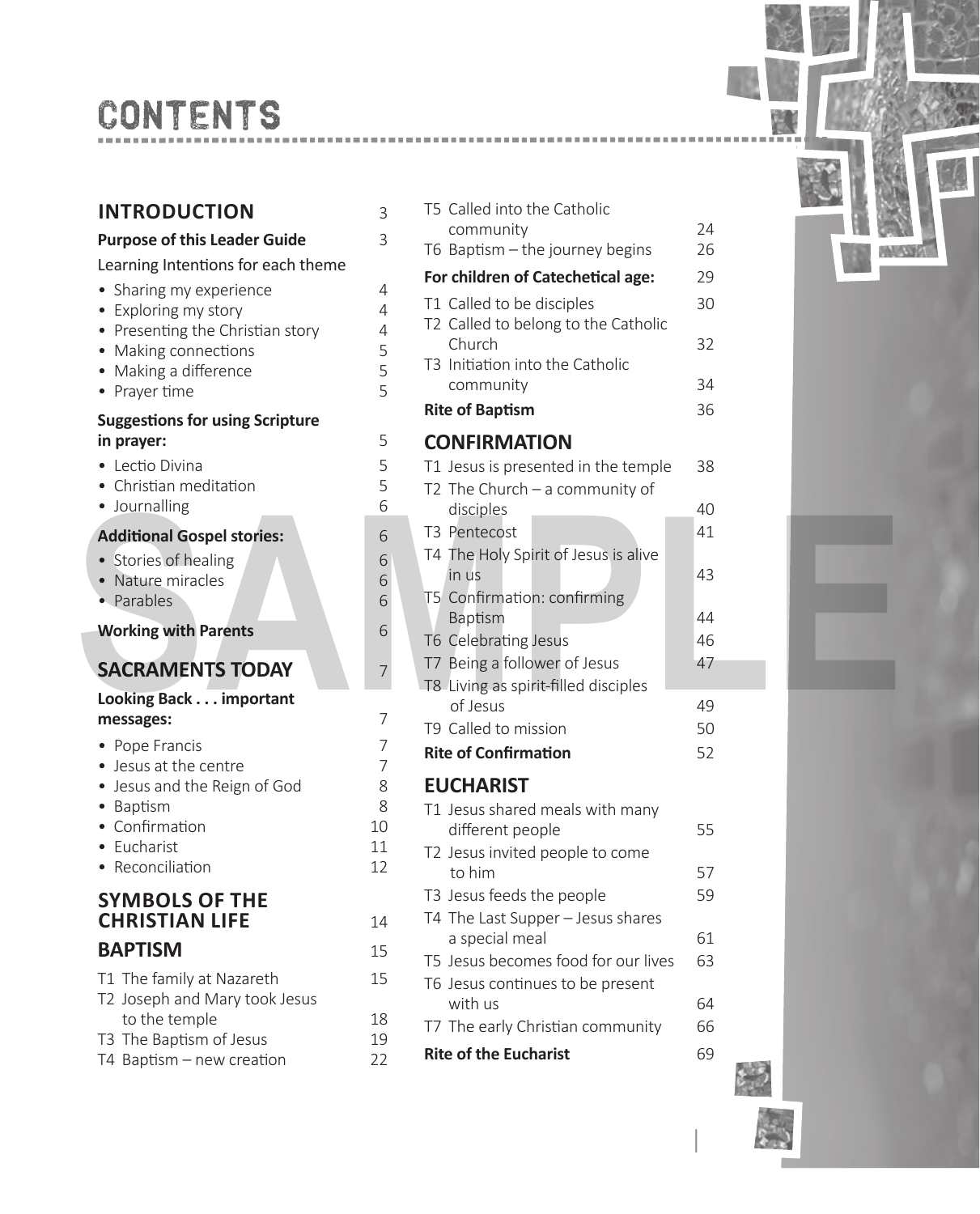

| <b>RECONCILIATION</b>              | 70 |
|------------------------------------|----|
| T1 Created in God's image          | 70 |
| T2 We make choices                 | 72 |
| T3 Brokenness                      | 74 |
| T4 Jesus brings hope and healing   | 76 |
| T5 We celebrate forgiveness        | 78 |
| T6 Building bridges - making peace | 79 |
| <b>Rite of Reconciliation</b>      | 81 |
| <b>GLOSSARY</b>                    | 83 |
| <b>REFERENCES</b>                  | 85 |
| <b>ACTIVITY SHEETS</b>             | 86 |
|                                    |    |

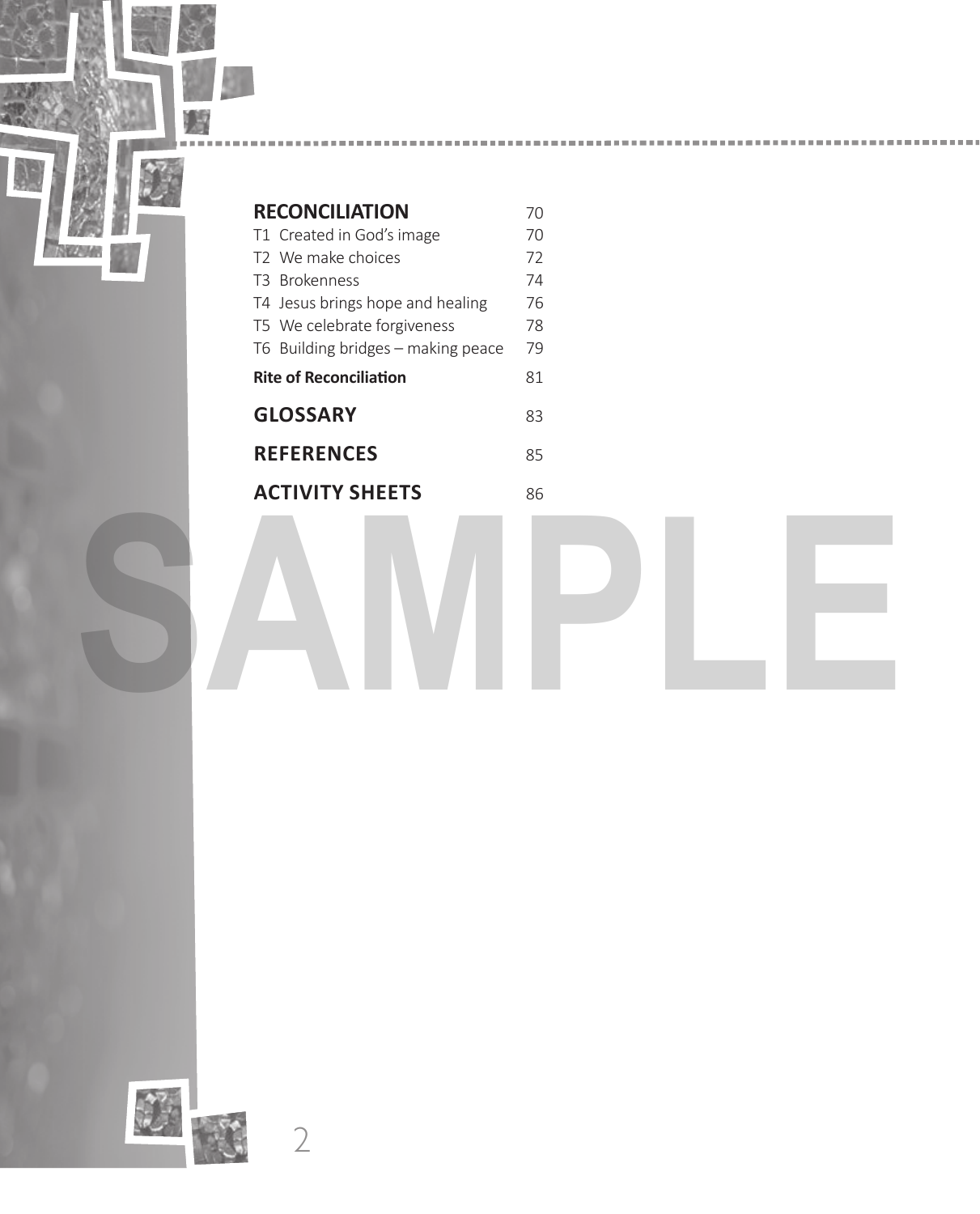# INTRODUCTION

This book is aimed at leaders who may be volunteers, and lay educators who are working with children in after-hours school Sacrament preparation programs. These leaders are not necessarily trained classroom teachers and may or may not have the support of a Religious Education coordinator dedicated to this role.

This book is designed to be used in conjunction with the 'Becoming Catholic' series, which includes the following titles by Kathy Horan:



*A parent's guide to BapƟ sm, Confi rmaƟ on, Eucharist & Reconciliation BapƟ sm – A pracƟ cal guide for parents*  and godparents, Fr Geoffrey Plant *Eucharist – A pracƟ cal guide for families ReconciliaƟ on – A pracƟ cal guide for families Confirmation – A practical quide for families*

### **'Big Books' series:**

*BapƟ sm & Confi rmaƟ on ReconciliaƟ on & Eucharist Sacred Objects & Symbols*



### **Purpose of this Leader Guide**

The purpose of this Leader Guide is to assist new teachers, catechists and group leaders to make effective use of the 'Becoming Catholic' series by providing background theology of the sacraments, a learning process, skills, and classroom-based activities designed to assist the students in their preparation for the celebration of the sacraments.

The learning process used throughout this series is based on naming and understanding the human experience and then reflecting on this in the light of the gospels. Throughout each theme there are references to the story of Jesus: this is highly important because as Christians we are initiated into the community of believers who are followers of Jesus. We are also initiated into the Christian story. Therefore, it is important as educators that we nourish the lives of young people with many of the rich stories of Jesus. This series is based on naming and<br>
and then reflecting on this in the light<br>
and then reflecting on this in the light<br>
of the gospels. Throughout each theme<br>
there are references to the story of<br>
Lecturist & Reconciliatio

> In addition to hearing and reflecting on the stories of Jesus in the gospels, we need to lead children to a deeper relationship with Jesus in prayer and help them to make connections between the human experience and what it means to be Christians who live as Jesus lived. When the Catholic community gathers together to pray, Scripture or the Word of God always forms a central part of the Mass and sacrament celebrations.



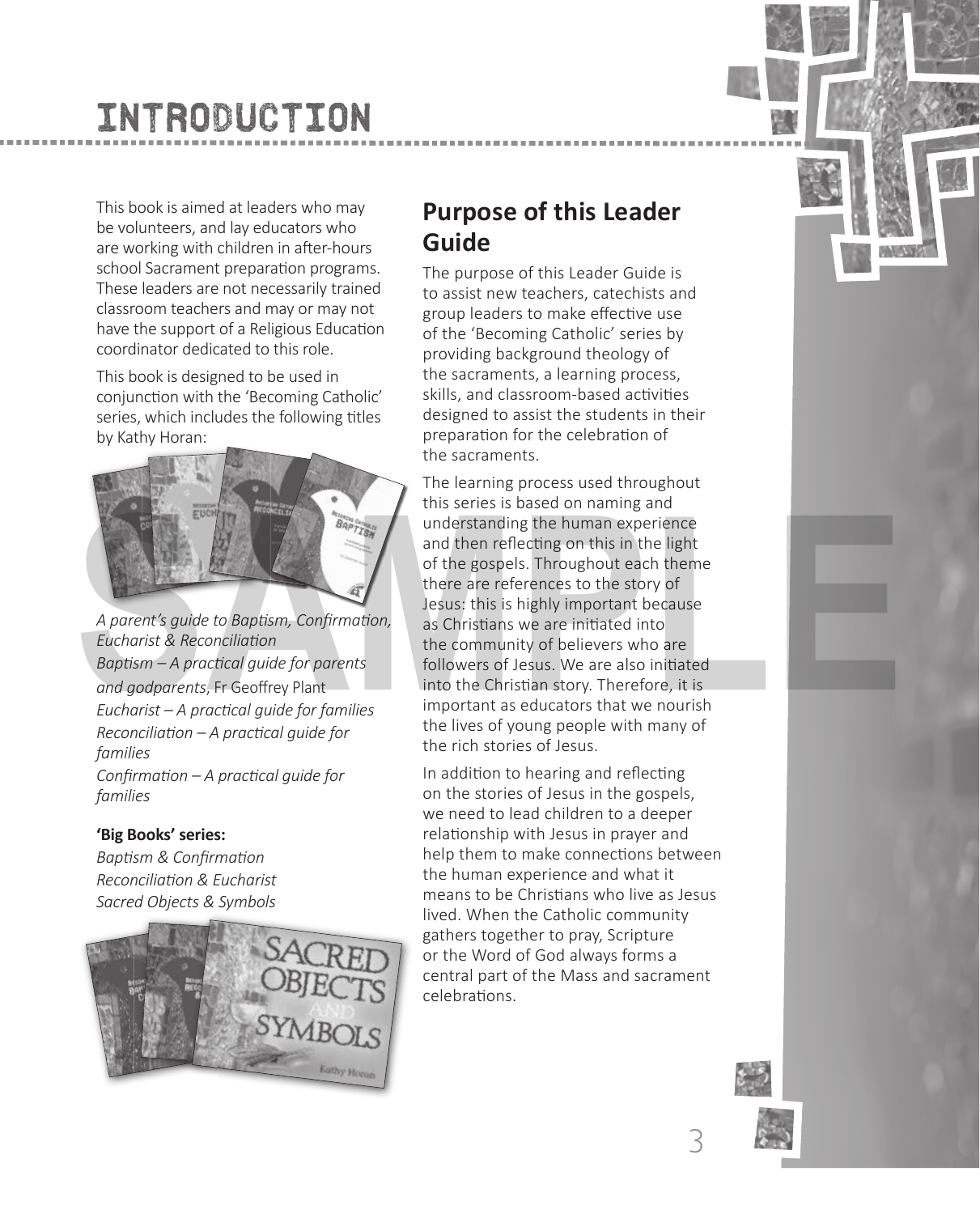

It is the WORD OF God that continues to nourish us, and challenges us to make a difference in our WORLD.

### **Catholic Identity**

The content, teaching and learning approach used in the *Becoming Catholic – a leader's guide to BapƟ sm, Confi rmaƟ on, Eucharist & ReconciliaƟ on* are consistent with and sit alongside the approaches promoted in the Leuven Catholic Identity project. The Leader guide invites educators, leaders, families and students to engage in a process of reflection on the local school context, naming and understanding human experience, engaging and dialoguing with the Catholic tradition, particularly the Scriptures, and imagining a way forward that calls the whole community to action on behalf of the gospel message. This is a process that calls us to 'do theology' in our local context, mindful of the challenges, the signs of our times and the complexities of each local community. TO NOURTENE whole community to action on behalf this apect of the learning process is to<br> **SAMP**<br>
Whole community to action on behalf the scheme of the desired in the therme.<br> **SAMP**<br>
OF CONCERNIER COMENCE that calls us to

It is the Word of God that continues to nourish us, and challenges us to make a difference in our world.

### **Introduction to the theme**

In this section, the leader is provided with a summary, at an adult level, of the content and theological meaning of the theme.



At the beginning of each theme, you will find some learning intentions. These represent objectives to assist you in your teaching of the theme, and are designed to focus on what it is about that theme that you wish the children to experience and understand by its conclusion. As they move closer to the celebration of each sacrament, there are some key ideas

for them to grasp. These key ideas are also useful for your own reflection and self-evaluation at the conclusion of your teaching of this theme.

# **SHARING MY STORY**

This part of the learning process begins with a focus on the human experience as the basis for further discussion and reflection. A leader may choose to draw on a real-life story, a scenario that has been developed for exploring the topic, or a story from a picture book that is relevant to the topic. The purpose of this aspect of the learning process is to engage the children and introduce them to the theme.

### **EXPLORING MY STORY**

This part of the process seeks to explore the human experience a little more by asking further questions about the original experience, for the purpose of developing a deeper understanding of the experience, and later making connections with the story of Jesus.

### **CHRISTIAN STORY PRESENTING THE**

This is the central part of the process, together with the introduction at the head of the theme, which provides some background knowledge and theology for the leader. Gospel stories relating to the topic are explored to help lead them to an understanding of the meaning of the gospel story for the Christian community. Further questions allow for deeper insights into how Jesus lived and what that might mean for his followers today.



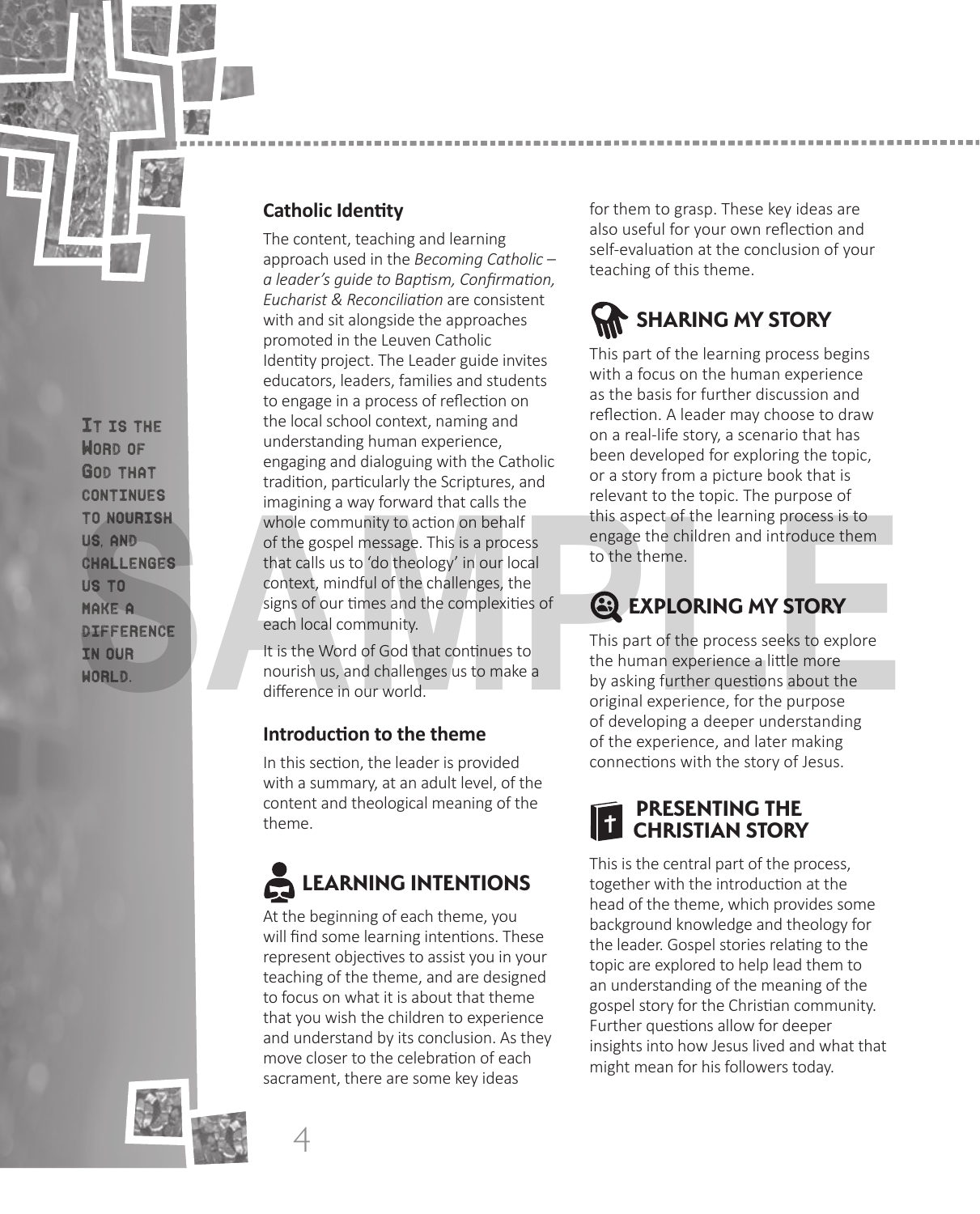

### **MAKING CONNECTIONS**

In this section, the leader draws together the already shared reflections on the human experience. The insights gained reflect on Jesus and the gospel message and an understanding of the wisdom of the Christian community enables students to make connections for their daily lives. Possible activities are provided to help students make these connections.

### **MAKING A DIFFERENCE**

In this final section of the learning process, the challenge is to think about the topic or theme in terms of addressing the following questions: what does this mean for me as a Christian living in today's world and learning to be a faithful follower of Jesus? How can I make a difference in the world today? the challenge is to think about the topic<br>
or theme in terms of addressing the<br>
following questions: what does this mean<br>
for me as a Christian living in today's world<br>
for mean a Sometimes people name the word or<br>
for mea

## **PRAYER TIME**

At the end of each theme there are some suggestions for prayer with the class. It is good practice to have a prayer focus in the classroom or wherever the children gather. This could consist of a table with a cloth, a crucifix, candle and a Bible. The suggestions for prayer in this section would normally include a prayerful reading of the gospel passage used in the lesson; other aspects of the prayer time could include prayers of petition or thanksgiving, or prayers that reflect the needs of the community.

Sometimes incorporating a simple Penitential rite during prayer time draws our attention to what God invites us into – that is, into the family of God and a relationship with God. When we attend

Mass, we hear this same form of prayer in the Penitential Rite at the beginning of Mass.

### **Suggestions for using Scripture in prayer**

### **Lectio Divina**

This is an ancient form of prayer that has a focus on the Word of God from Scripture. A passage is read and participants are invited to listen.

The passage is read again and this time participants are encouraged to focus on a word or phrase that means something significant to them.

Sometimes people name the word or phrase they have chosen, but often it is enough for individuals to simply repeat that word or phrase to themselves.

### **Christian meditation**

Christian meditation is a way of engaging children in Scripture. For this exercise, it is good to read a gospel story to the children and then to have a chat with them about the story and what it might mean to them. Following this, re-read the gospel story and invite children to imagine themselves in the scene, taking part. At the end of the reading, encourage them to share what they heard, saw, felt, or were thinking, as a result of meeting Jesus in the telling of the story. Sometimes this exercise can be followed up by journal writing.

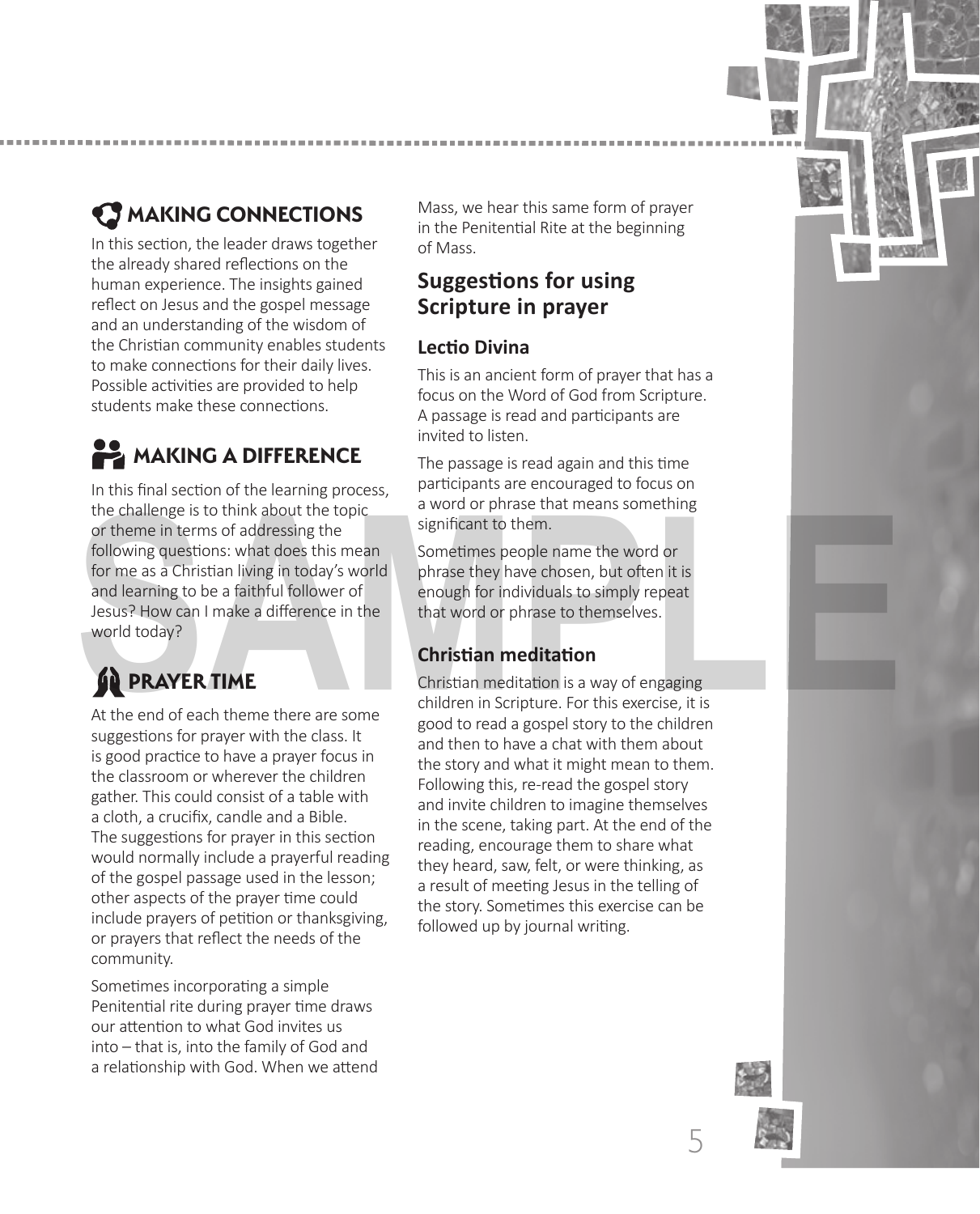There are many strategies for developing mindfulness in children. They begin with a focus on breathing and a slowing down of breathing. This enables children to become calm and focused and therefore open to prayer. Introducing children to the notion of a mantra, which is a word or phrase that can be repeated over and over, silently, is a way of developing greater consciousness and awareness.

Sometimes the use of reflective music can be a signal that it is time to slow down, to become calm and aware of our breathing and to take time to become mindful of what is happening inside us and around us. This can be a good exercise to lead into a time of prayer, or simply as a way of becoming focused.

### **Journalling**

Journalling is a good way of promoting further reflection on a gospel story, a real scenario from the student's daily life, or on issues that affect our world. Students may like to record their thoughts freely in response to a story or a class discussion. Sometimes it is useful to provide some structure or scaffolding to guide their reflections, such as in the following outline: Working with parents and like 18:9-14<br>
us. This can be a good exercise to lead<br>
into a time of prayer, or simply as a way of<br> **SAMPLE CONTIFY SETS**<br> **SAMPLE CONTIFY SAMPLE CONTIFY**<br> **SAMPLE CONTIFY SAMPLE CONTIFY**<br> **SAMPLE** 

- What did you hear?
- What did you learn?
- What did you like or not like about this story/lesson/discussion?
- How do you feel about what you have learned and shared with others?

### **AddiƟ onal gospel stories Stories of healing**

Royal official's son John 4:46-54 Peter's mother-in-law Mark 1:29-31

Healing a paralytic Mark 2:3-12 Blind man at Bethsaida Mark 8:22-26 Two blind men Matthew 9:27-31

### **Nature miracles**

| Matthew 14:13-21 |
|------------------|
| Luke 5:1-11      |
| Matthew 8:23-27  |
|                  |

### **Parables**

| Good Samaritan     | Luke 10:25-37 |  |  |
|--------------------|---------------|--|--|
| Lost son/forgiving | Luke 15:11-32 |  |  |
| Father             |               |  |  |
| Lost sheep         | Luke 15:3-7   |  |  |
| Pharisee and tax   | Luke 18:9-14  |  |  |
| collector          |               |  |  |

### **Working with parents**

The Second Vatican Council of the '60s affirmed the role of parents as first and on-going educators in faith for their children. The Council also named the family as the 'domestic Church'.

In the light of this, leaders and Catechists are called to work in partnership with parents to support them in the formal religious development of their children, particularly with reference to sacrament preparation.

Families come in all shapes and sizes; in this important ministry of religious education, communication and ongoing relationship with families is essential. In practical terms, this may mean the Catechist or leader ensures all communications reach both parents. particularly when family arrangements are complex.



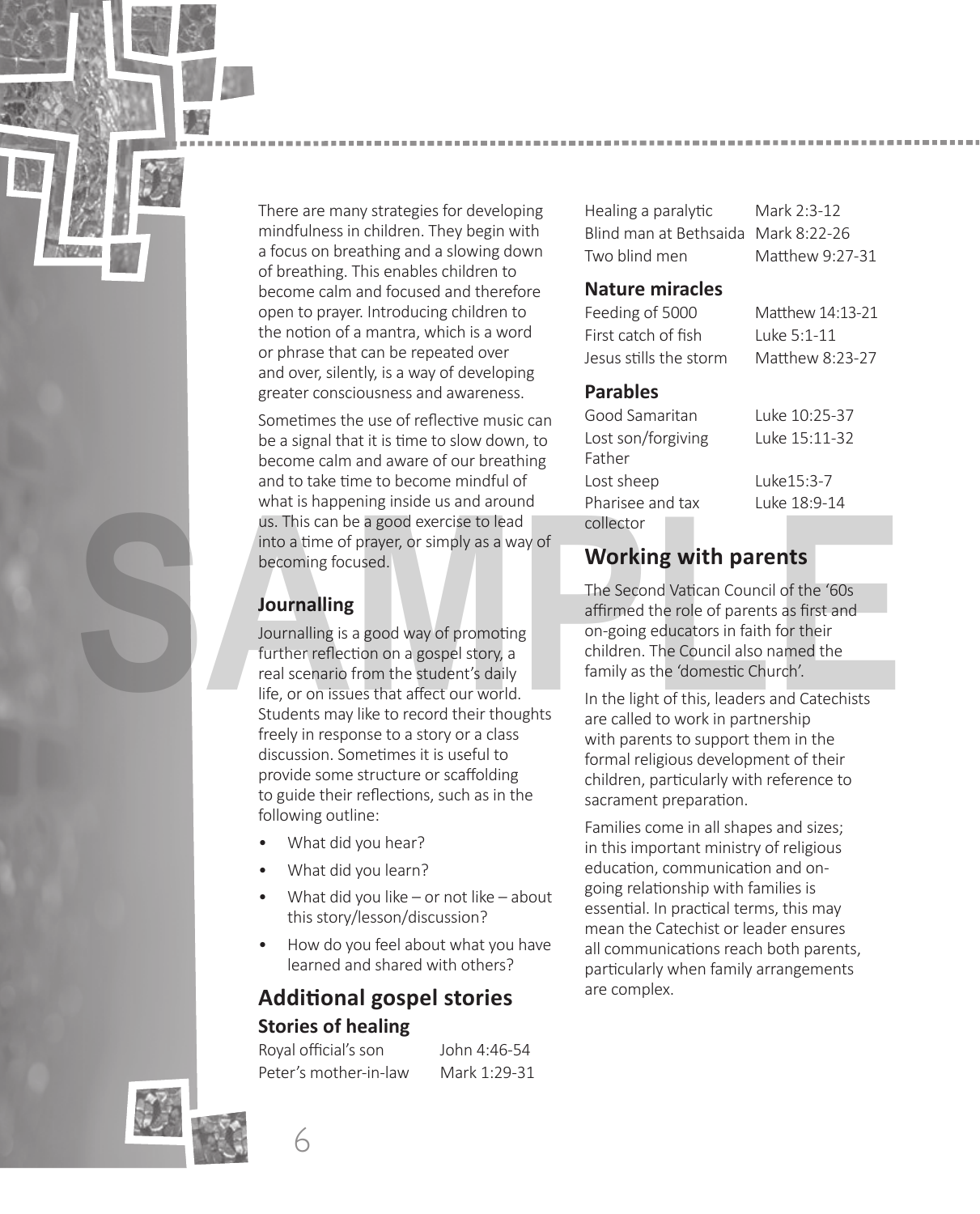# SACRAMENTS TODAY

### **Looking back . . . important messages**

During the '60s, the Catholic Church underwent significant changes in all areas of its life and ministry so that it could recapture a deeper understanding of the spirit and mission of Jesus as one who came to share, in a special way, God's hopes and dreams for the world. Between 1962 and 1965 the Pope and the bishops of the Church gathered in Rome for what is known as the Second Vatican Council. The work of this important Council was to renew the rituals and practices of the Church so that all members could become more engaged and involved in the life of the Church.

A very important insight emerging from the Council is that the laity, that is, all of the baptised who are not ordained priests or members of religious orders, are called to share in the mission of Jesus in their daily lives. In addition to this, the role of parents as first educators in the faith of their children was affirmed. Indeed, the Church named the family unit as the 'domestic Church' and at the present time, as educators, the Catholic community continues to seek ways to support the important role of parents. The parents take seriously their need to bear witness to their faith and to support their children as they, in their turn, prepare to take further steps in their life journey within the religious community that we name Church. Church so that all members could become<br>
in the sacraments. The Pope says that he<br>
more engaged and involved in the life of<br>
the Church.<br>
SA very important insight emerging from<br>
the Council is that the laity, that is, all

### **Pope Francis**

Pope Francis has taken up the challenge of calling all baptised to live as missionary disciples of Jesus, to take seriously our

Baptism and our commitment to Jesus through the Church. He builds on the work of renewal of the Council by affirming the importance of families growing in love together, and together making a difference in the world by the way we live and experience family life. Pope Francis acknowledges that family life can be difficult and challenging at times, and yet it is through sharing these times together and also by rejoicing in the life-giving and joy-filled experiences of family life that we can build up the community of God on earth.

According to Pope Francis we meet Jesus in the sacraments. The Pope says that he goes to the sacrament of Reconciliation on a regular basis and confesses his wrongdoing because he believes that Jesus is waiting to shower him with tenderness, love and forgiveness.

For Pope Francis, human life is beautiful and simple in that we must love as we are loved; we must care for the poor and needy; we must pray that our hearts and minds will be moved to make a difference: we must seek peace and justice, and we must learn to live in peace and harmony with the whole of creation

### **Jesus at the centre**

The Scriptures provide the Christian community with insight into living as people of God. They show us the person Jesus, who lived his whole life in deep relationship with God and was guided by God's Spirit. The Jesus of the gospels is a human person who loved, laughed and lived the ordinariness of human life in his family, extended family and religious community. Just as Jesus had to learn about the ways of his religious

For Pope Francis, human life is beautiful and simple IN THAT WE must love as we are loved; we must care for the poor and needy; we must pray that our hearts and minds will be moved to make a difference; we must seek peace and justice, and we must learn to live in peace and harmony with the whole of creation.



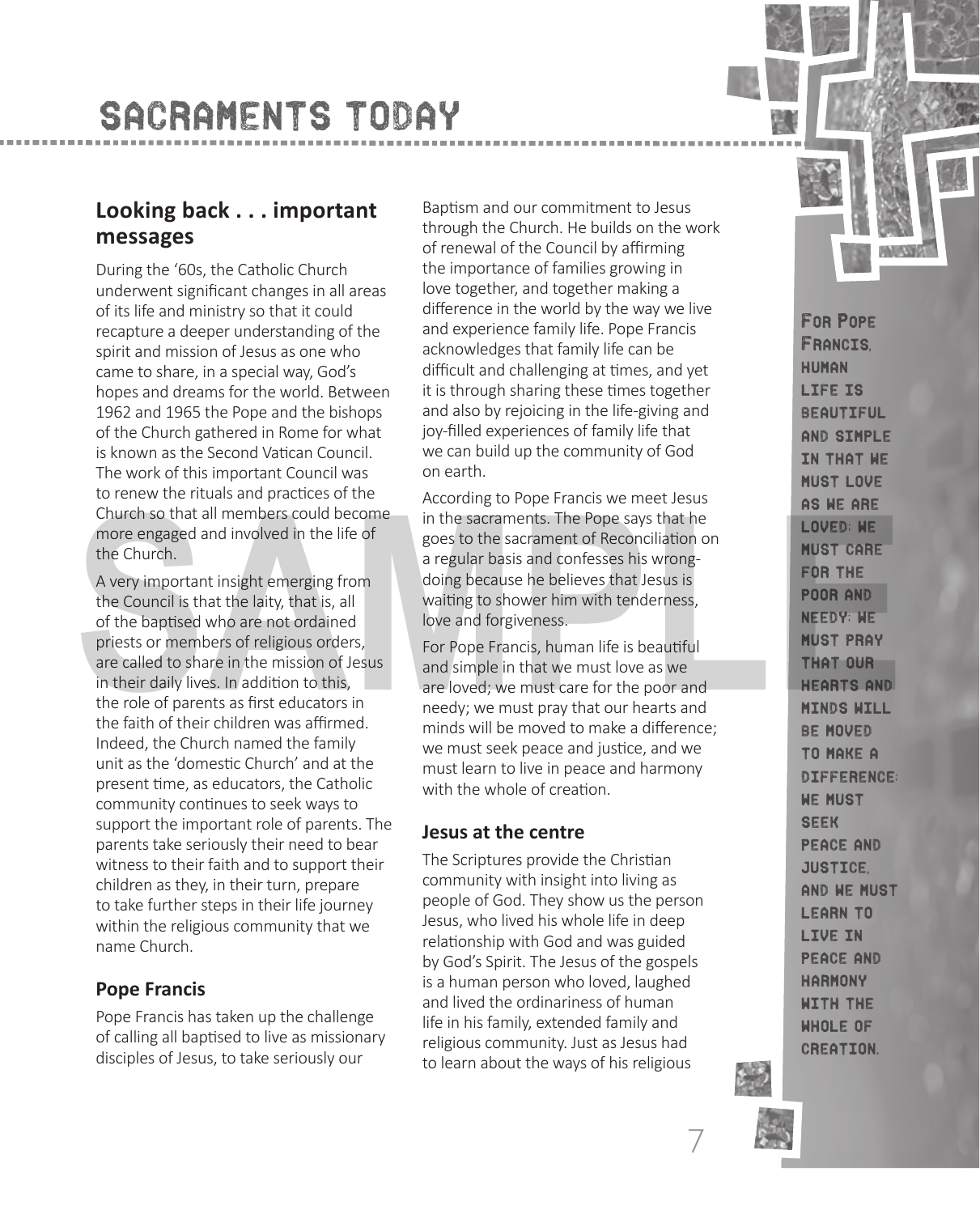

The Reign of God is about the way Jesus spoke to the people about God as one who loves us always, is always merciful and ready to forgive, who is tender and compassionate, and whose wish for us is to live life to the full.

community, and learn from the example of Mary and Joseph the importance of becoming involved in the life, prayer and work of the community, so, too, the children in your care bring to their classes a wealth of family and life experiences. It is our role as Catechists to deepen their understanding of such experiences and to make connections with the Jesus story and what we are invited into as members of God's family.

### **Jesus and the Reign of God**

From Jesus' experience we learn that he, too, belonged to and enjoyed family life and the company of friends and extended family. For Jesus, relating to other people and especially to God was the heart of his mission.

Jesus began his public ministry by announcing the Reign of God. In the past we have spoken of the Kingdom of God, but Reign of God is the preferred term, now, as it is a more inclusive term.

The Reign of God is about the way Jesus spoke to the people about God as one who loves us always, is always merciful and ready to forgive, who is tender and compassionate, and whose wish for us is to live life to the full.

The God Jesus spoke of includes everyone, welcomes everyone, cares for each person and desires the happiness and well-being of each and every person. Jesus came to share God's dream for the world and to invite people into a loving, faith-filled and life-giving community whose task is to carry on Jesus' mission to the world. Everyone willing to respond to the call to be part of the Reign of God is invited into the story of Jesus, into a relationship with an all-loving and compassionate God and

into making a difference in the world by living the values Jesus taught.

### **BAPTISM**

Becoming Catholic is a process of initiation into the Catholic community, the Church. Because initiation is a process, it takes time and is often expressed as a journey. This journey is a journey to faith in Jesus, the risen Lord; it is about sharing a vision of life and committing oneself to the mission and message of Jesus, as expressed in the Scriptures. It is a journey that unfolds as we grow and develop, not only in life but also in faith and appreciation of the call to be immersed in the life of Jesus.

Baptism brings us into the community of God and assures us of the support of the community as we move through life.

Baptism is the first of the sacraments of initiation into the Catholic faith community. When a person is baptised, their life as a Christian has begun; the journey of a life-time within a faith community represents hope for the future of the community and a wonderful opportunity for the person being baptised to find a place and a deep sense of belonging that promises to support, encourage and provide good witnessing to the message and mission of Jesus. **SAMPLE CONCRECT CONCRECT THE**<br> **SAMPLE CONCRECTS**<br> **SAMPLE CONCRECTS**<br> **SAMPLE CONCRECTS**<br> **SAMPLE CONCRECTS**<br> **SAMPLE CONCRECTS**<br> **SAMPLE CONCRECTS**<br> **SAMPLE CONCRECTS**<br> **SAMPLE CONCRECTS**<br> **SAMPLE CONCRECTS**<br> **SAMPLE CO** 

> When children are baptised into the community as infants, their parents state publicly to the community that they want Baptism for their child. Parents choose godparents who are also members of the Catholic community and their role is to support the child and the parents and to provide witness of living a good Christian life.



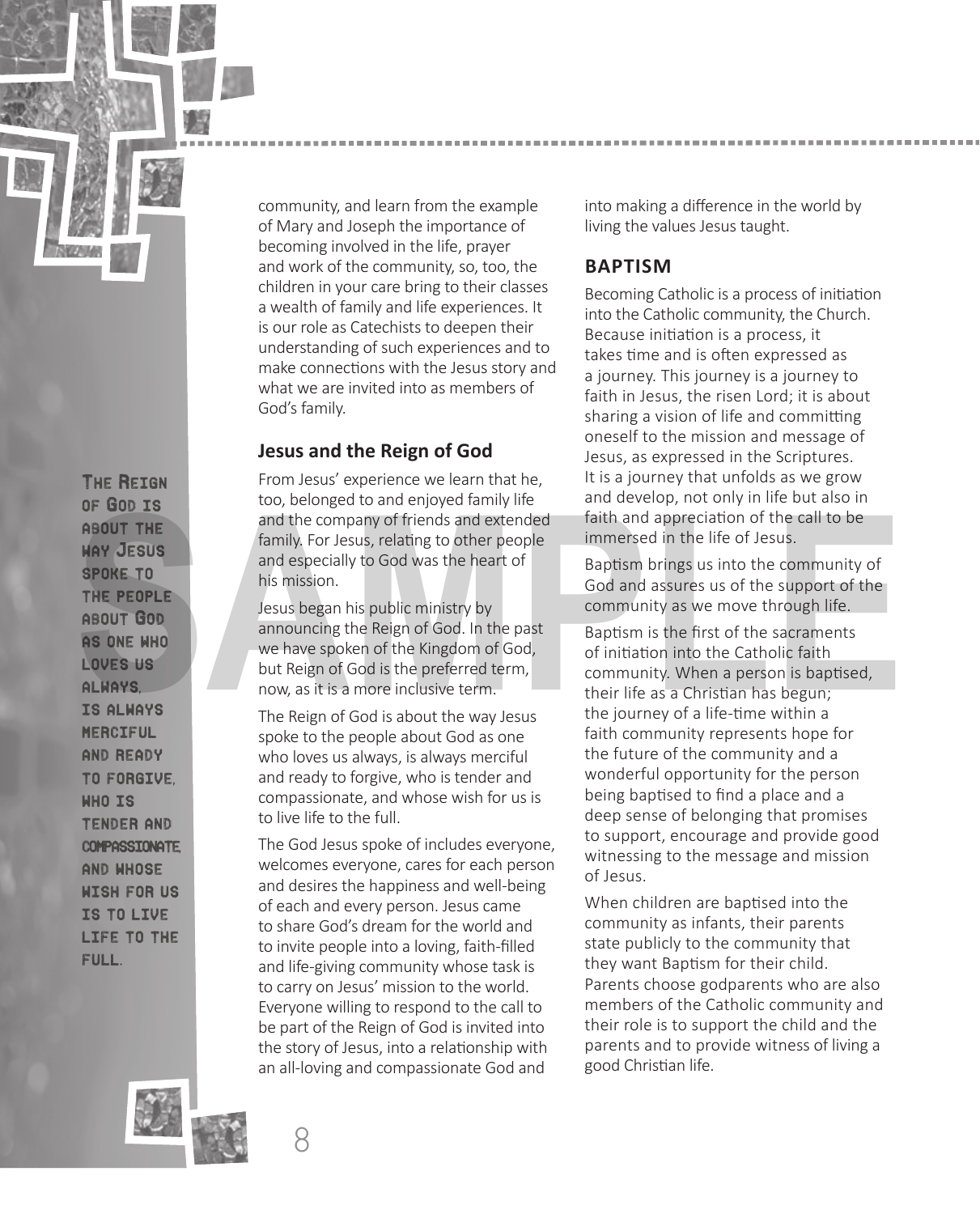### **'I bapƟ se you . . . '**

At Baptism, the priest pours water over the head of the person to be baptised and he prays the words: *'I baptise you, in the name of the Father and of the Son and of the Holy Spirit.'* The priest also anoints the person being baptised with the Oil of Chrism. This is a sign of the person being sealed and strengthened to live a good Christian life. When a child is born, parents choose the name for their child, and we call this their Christian name – that is, the name by which they will be known both in the Christian community and in the world. Our name is our identity; just as our parents gave us our name when we were born. This name is repeated at Baptism and it means that we have become a new creation in God's family, the Catholic community in which we are initiated.

The journey of initiation into the Catholic community has begun. Growing into the life of the community is the task of parents, along with godparents and other members, so that, over time, the Baptised can learn, develop a prayer relationship with Jesus, join with the community for prayer and religious celebrations including the weekly celebration of the Eucharist and become involved in the mission of Jesus.

### **RITE OF CHRISTIAN INITITATION OF ADULTS (RCIA) FOR OLDER CHILDREN**

Following the Second Vatican Council, the Church reclaimed what is known as the Rite of Christian Initiation of Adults as the process of initiation for those seeking membership in the Catholic Church.

There is an increasing number of children of Catechetical age, (usually around the age of seven, or older) who come along seeking Baptism and full initiation into the Catholic community.

The RCIA process includes these children. Pastoral practice varies, but the stages still reflect the journey towards full initiation. Children of Catechetical age are able to make known their wish, with the support of their parents, to become fully initiated members and to take part in faith, and involvement, in the life of the parish community. They are able to express their willingness to learn about Jesus and also to develop a personal relationship with Jesus through daily prayer, reflection on the gospels and participation in the Sunday Eucharist in the parish church.

In their time of preparation, which may be in the context of parish sacrament preparation with other children already baptised, or may be in a small group if others of similar ages express a desire to undergo this formation, children of Catechetical age will spend time reading, hearing and reflecting on the Christian story. They will hear about the teachings of Jesus and will explore the faith of the Church, expressed in the Apostles' Creed. They will also be encouraged to think about and look to future involvement in the mission of Jesus in the local community. word. Our name is our neare when we were the develop a personal relationship with<br>born. This name is repeated at Baptism<br>born. This name is repeated at Baptism<br>and it means that we have become a<br>and it means that we have b

> After their time of preparation, these children will celebrate the sacraments of initiation. They will be baptised, confirmed and then celebrate the Eucharist. The time following their initiation will also involve further reflection on the Scriptures and participation in the weekly



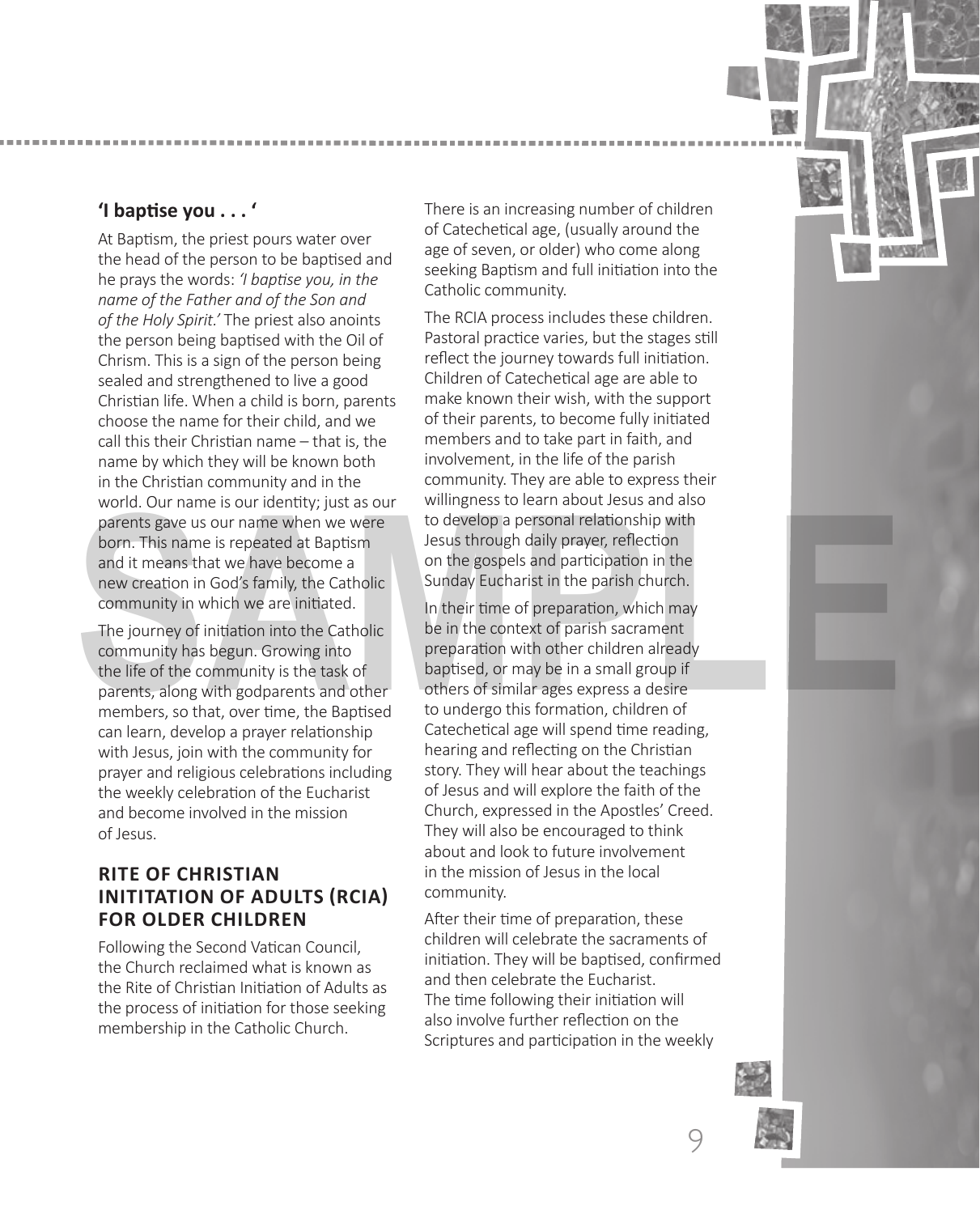

Baptism **BRINGS US** into the community of God and **ASSURES** us of the support of the **COMMUNITY** as we move **THROUGH** life.

Sunday Eucharistic celebration, since the Eucharist is the source and summit of the Christian life.

### **CONFIRMATION**

The Sacrament of Confirmation has received particular renewal following the Second Vatican Council. Originally, when people were initiated into the Christian community, they were baptised, confirmed and then received First Communion all in the one celebration. These three sacraments, in this order, make up the sacraments of Christian initiation. For various reasons, over time the sacrament of Confirmation became separated from Baptism and this has made it difficult for us to understand that becoming a Catholic is a process that takes time.

In addition, there have been many different ways of explaining and understanding Confirmation, but the Church has affirmed the place of Confirmation as confirming Baptism and of being the second formal step in the process of becoming initiated into the Christian community. Baptism and Confirmation are thus closely linked and relate to the initial stages of the initiation process. Receiving Holy Communion within the celebration of the Eucharist completes the process of initiation. Final Controllers and the Sacrament of Confirmation became<br>
the sacrament of Confirmation became<br>
separated from Baptism and this has<br>
made it difficult for us to understand that<br>
the God had something special in mind<br>
bec

### **Ordering of the sacraments**

This ordering of the sacraments helps us to understand the present move to restore this process by celebrating the sacraments in their original order. However, there is still a lot of debate about the need for some ritual to signify a move towards adult commitment in faith. This debate

results in a wide variety of practices: some dioceses celebrate Confirmation before Eucharist. Whatever the practice. the essential meaning remains: Baptism, Confirmation and Eucharist together complete the process of initiation into the Catholic community.

Confirmation is the second part of the initiation process and confirms Baptism. This process invites us into a deeper way of relating to God, to Jesus, to one another, and to becoming more actively involved in the life of the community through the on-going presence of the Holy Spirit.

At his Baptism Jesus had a strong sense of being the beloved child of God and that God had something special in mind for him. Jesus became aware of God's Spirit leading and guiding him in his life's journey.

When we celebrate the Baptism of a child, or adult, this signifies that that person's journey in faith has begun within the Christian community. Initiation into the Christian community means becoming a part of the life and work of the community: gathering to celebrate Eucharist, to listen to the Word of God, to pray together and care for the poor.

This ordering of the sacraments helps us to understand the present move to restore this process.

### **The Holy Spirit**

The story of Pentecost shows us how the disciples, gathered together in fear but also to support one another, came to an understanding that Jesus' Spirit was with them and gave them the power and courage to go out and spread the good



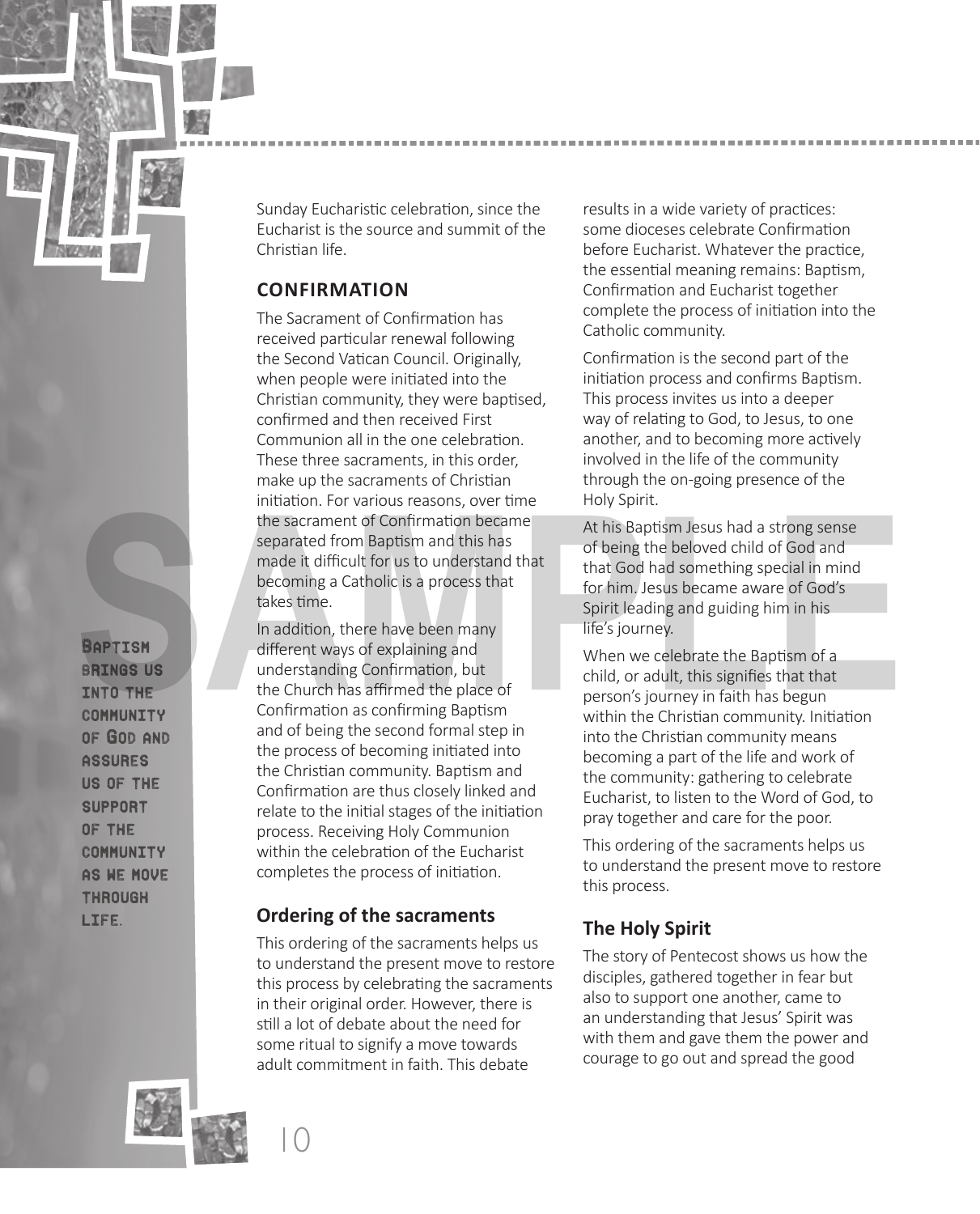

news about Jesus to the whole world. From then on, the disciples grew in their understanding of all that they had shared with Jesus and knew that the Spirit would be with them always, enabling them to keep alive in the world the mission and message of Jesus. It is into this mission that we are called through Baptism.

Confirmation confirms us in living this new way of life according to the gospels, and is an invitation to each one of us to renew the Baptismal promises first made on our behalf by our parents and godparents when we were baptised.

### **EUCHARIST**

Eucharist is the sacrament of nourishment. We come to the table of the Lord to be fed and nourished by the body and blood of Christ. In the gospels we hear of the many times Jesus spent in family homes with friends, relatives and even sinners, enjoying good company and food. We hear stories of Jesus feeding huge crowds of people and encouraging his disciples to do the same – that is, use their resources to assist those in need. **EUCHARIST**<br>
Eucharist is the sacrament of nourishment.<br>
We are invited to the table of the Lord<br>
We come to the table of the Lord to be<br>
We come to the table of the Lord to be<br>
Securiarist, we are told to go forth, back<br>

For Jesus, it was absolutely important that the disciples grew an understanding that for them to be involved in the mission of Jesus, they must be involved in the lives of the most needy people in society and support them. In the early days of the Christian community, widows, orphans and children in general were among the most vulnerable members of society. Eucharist, for the Catholic community, is always closely linked with working for justice and being in solidarity with the poor.

### **Nourishing the world**

This calls us to be mindful of the suffering of others, particularly in third-world countries but also closer to home, where we are confronted on a daily basis with the reality of millions in our world who are starving, while we throw away tons of unwanted or slightly damaged food; as Eucharistic people, we need to be aware of and speak up about the injustices experienced by millions of women and children, by refugees and asylum seekers, and the issues affecting many of our indigenous people in Australia.

We are invited to the table of the Lord to be nourished for our daily lives; at the end of Mass, or the celebration of the Eucharist, we are told to go forth, back into our day, with a deeper awareness of our local and world community, and in turn nourish the world.

For Catholics, the Eucharist is the source and summit of our lives as Catholics. It is the touchstone we need to refer to as we grow and develop into faithful followers of Jesus who are engaged in bringing about the Reign of God on earth.

At the present time, as a Church we continue to hold firm to these values and to seek ways of promoting and supporting family life almost as a mini-church community. The family is the most basic form of community. It is this rich context of people living and sharing together that forms the backdrop of any more formal education in faith leading to the celebration of the sacraments and growing involvement in the Catholic community.



11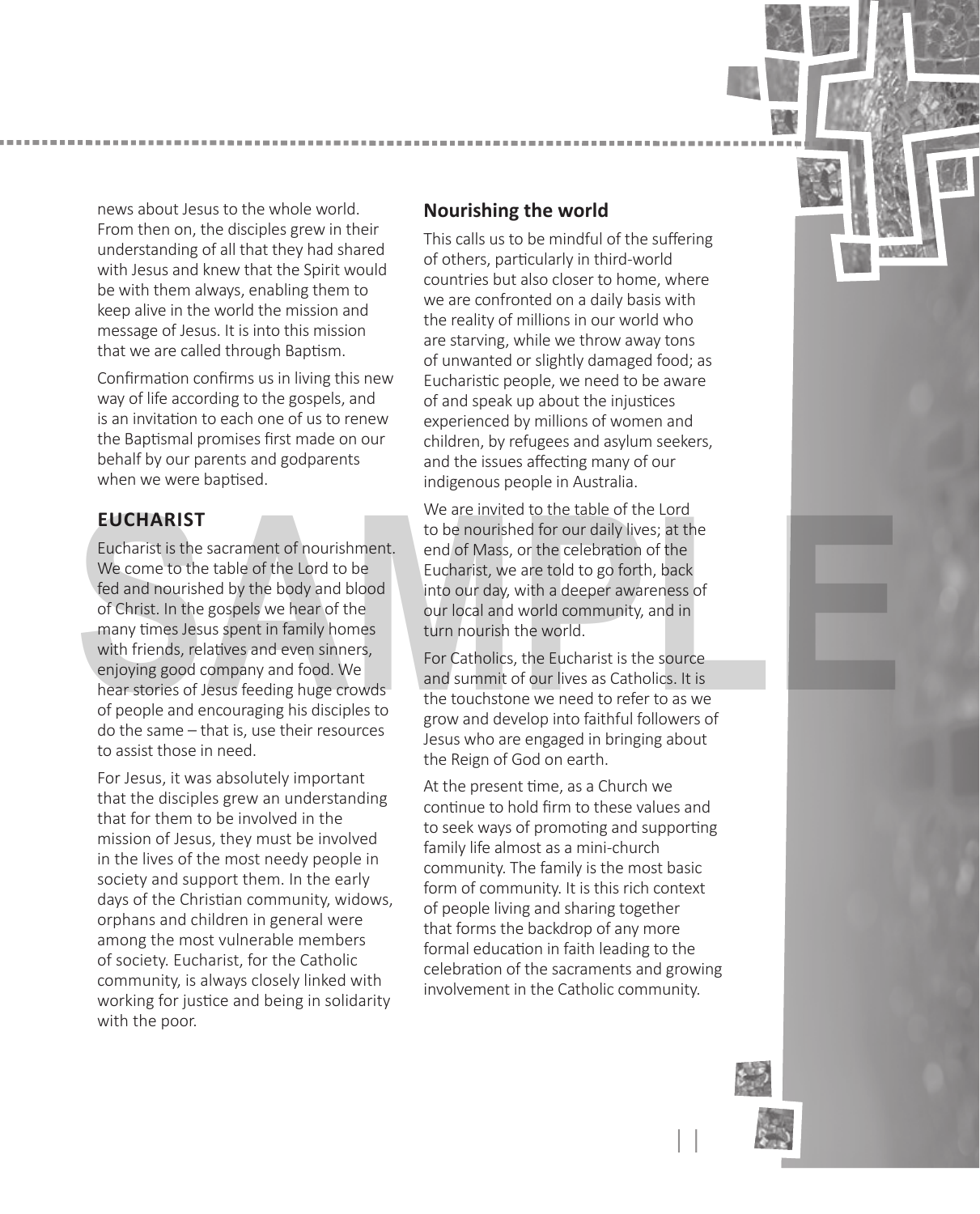

We are invited to the table of the LORD TO BE nourished for our daily LIVES; AT the end of MASS OR THE celebration of the Eucharist, WE ARE TOLD to go forth, **BACK INTO** our daily lives, with a deeper awareness of our local and **WORLD** community, and in turn nourish the WORLD.

### **Stories of Jesus**

As Christians, we take inspiration from the Scriptures and our belief is that God continues to be revealed to us in our daily lives through our reflections on the life of Jesus and the God Jesus showed to us. The stories of Jesus in the gospels tell us a lot about Jesus' relationship with God: it is that of a child to a loving parent. Throughout these pages, you will find the gospels offered provide a way to get in touch with the *person* Jesus. He was born into and grew up in a loving family and friendship circle. He showed us what it was like to be in a relationship with a loving God who continues to care deeply for each human being.

These stories and reflections are useful for helping each one of us develop a personal relationship with Jesus and grow in our understanding of how Jesus developed – physically, emotionally and spiritually – within his environment and with the support and example of his parents.

### **RECONCILIATION**

Along with the other sacraments, the sacrament of Reconciliation underwent significant changes after the Second Vatican Council. In the renewal of the sacraments, Reconciliation was named as a 'sacrament of healing'. What has been reclaimed and re-affirmed in this sacrament is the constant truth of God's love and forgiveness for the times when we fail. God's love for us is expressed in mercy, compassion, forgiveness and peace. For this reason, we can truly talk about celebrating Reconciliation: what we celebrate is God's love and delight in us, even when we make poor choices that result in sinfulness.

Another aspect of Reconciliation is the social or relational aspect. This means that because we are human and created in God's image and likeness, we belong to the community of God – God's family. When we are born, we are born into a family with the possibility of developing a network of relationships. God created us to live in peace and harmony, to enjoy the wonders of creation, to relate personally to a loving God who is close to us and wishes us to be free, to be happy and fulfilled, and to build up the faithful community. The Book of Genesis speaks of God delighting in all of creation and wanting to be in a relationship with humankind.

### **We are unique**

Of all the creatures on earth, human beings have the capacity to think and to choose. Our thoughts, words and actions have an effect, not only on ourselves but on our relationships with God, others and our environment. Poor choices, or sinfulness, damage these relationships; good choices strengthen relationships and build a strong and healthy community. This is what happens in family life when someone upsets the balance by unkind actions, thoughtless words and lack of care and understanding for other members of the family. For each human being.<br> **SAMPLERE END OF**<br> **SAMPLERE END OF**<br> **SAMPLERE END OF**<br> **SAMPLERE END OF**<br> **SAMPLERE END OF**<br> **SAMPLERE END OF**<br> **SAMPLE END OF**<br> **SAMPLE CHEGERATION**<br> **SAMPLE CHEGERATION**<br> **SAMPLE CHEGERATION**<br> **S** 

> As with family life, so the community of God suffers when the poor choices we make affect the well-being and happiness of the whole community. For the Catholic community, the sacrament of Baptism signifies a new beginning in which we become a new creation as a member of the Church. The sacrament of Reconciliation provides us with an



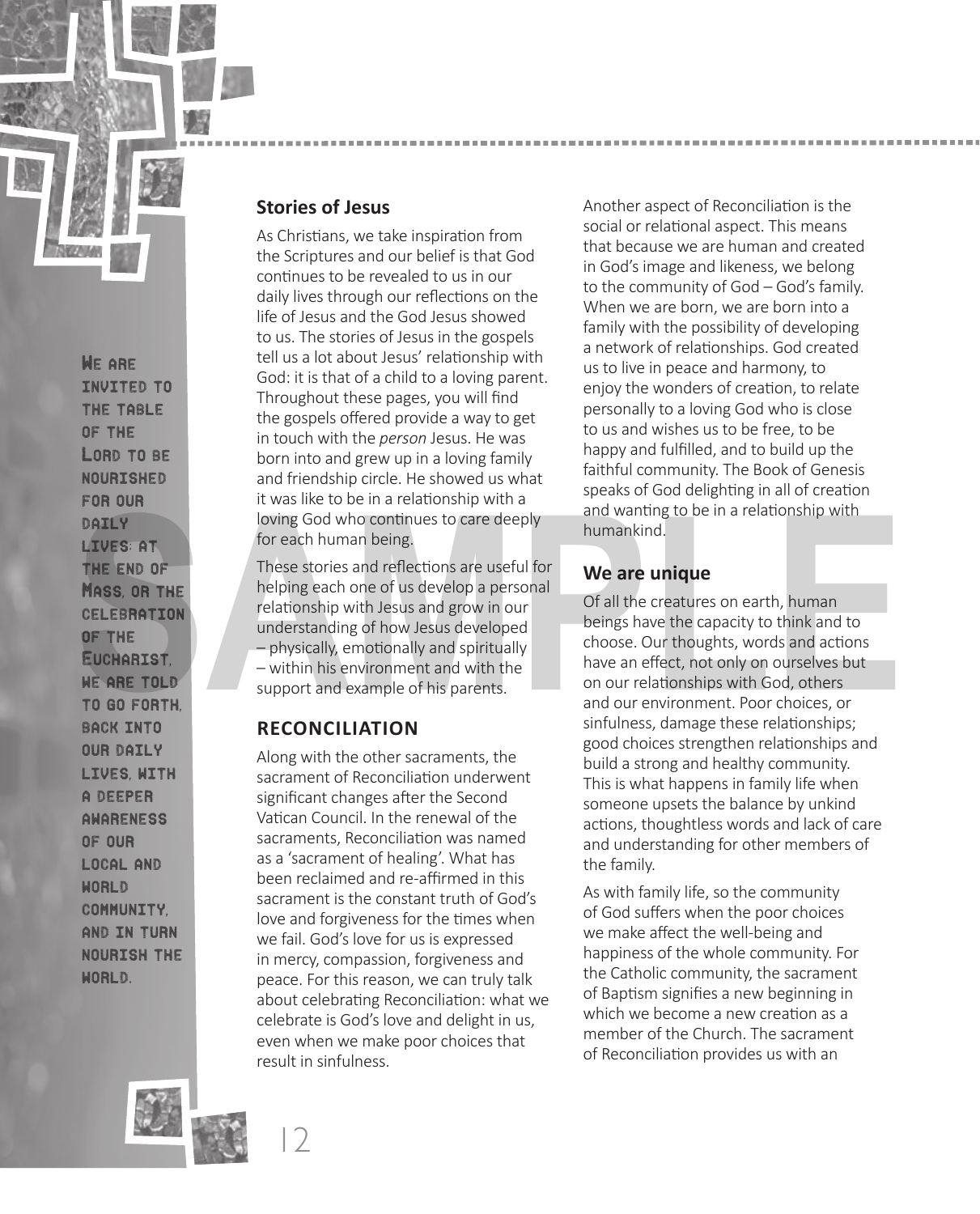opportunity to restore relationships and the original state of blessing created by God. This is necessary to rebuild balance and harmony in our relationships with ourselves, with God, with others, and the whole of creation.

the sacrament of Reconciliation because we are acknowledging God's great and compassionate love, and making a fresh start to live in God's community as God's new creation.

### **Called to make peace**

Reconciliation is about acknowledging and naming those times when we know we have done wrong, and then making peace and restoring relationships. When we acknowledge our need for forgiveness, there is a way we can become reconciled and begin again. Reconciliation reminds us of our status as a new creation in God's family and of the fact that God delights in us.

The renewal of the sacrament of Reconciliation reflects both the personal and social nature of our need for forgiveness and restores what has been broken, lost or damaged. As human beings we stand in need of God's forgiveness, and we also need to acknowledge the times when we have sinned against others by our thoughts, words and actions.

The sacrament of Reconciliation is a 'sacrament of peace and healing' because it restores us to our true selves, and enables us to make peace with those who have been affected by our poor choices that have resulted in sinfulness.

At the heart of the sacrament is the constant truth of God's gracious and constant love for us, forgiving and restoring us even before we recognise our need for forgiveness. For this reason, we can truly claim to celebrate



The sacrament of **RECONCILIATION** is a **SACRAMENT** of peace and healing because it restores us to our true selves, and enables us to restore and make peace with those who have been affected by our poor **CHOICES** that result in sinfulness.



13